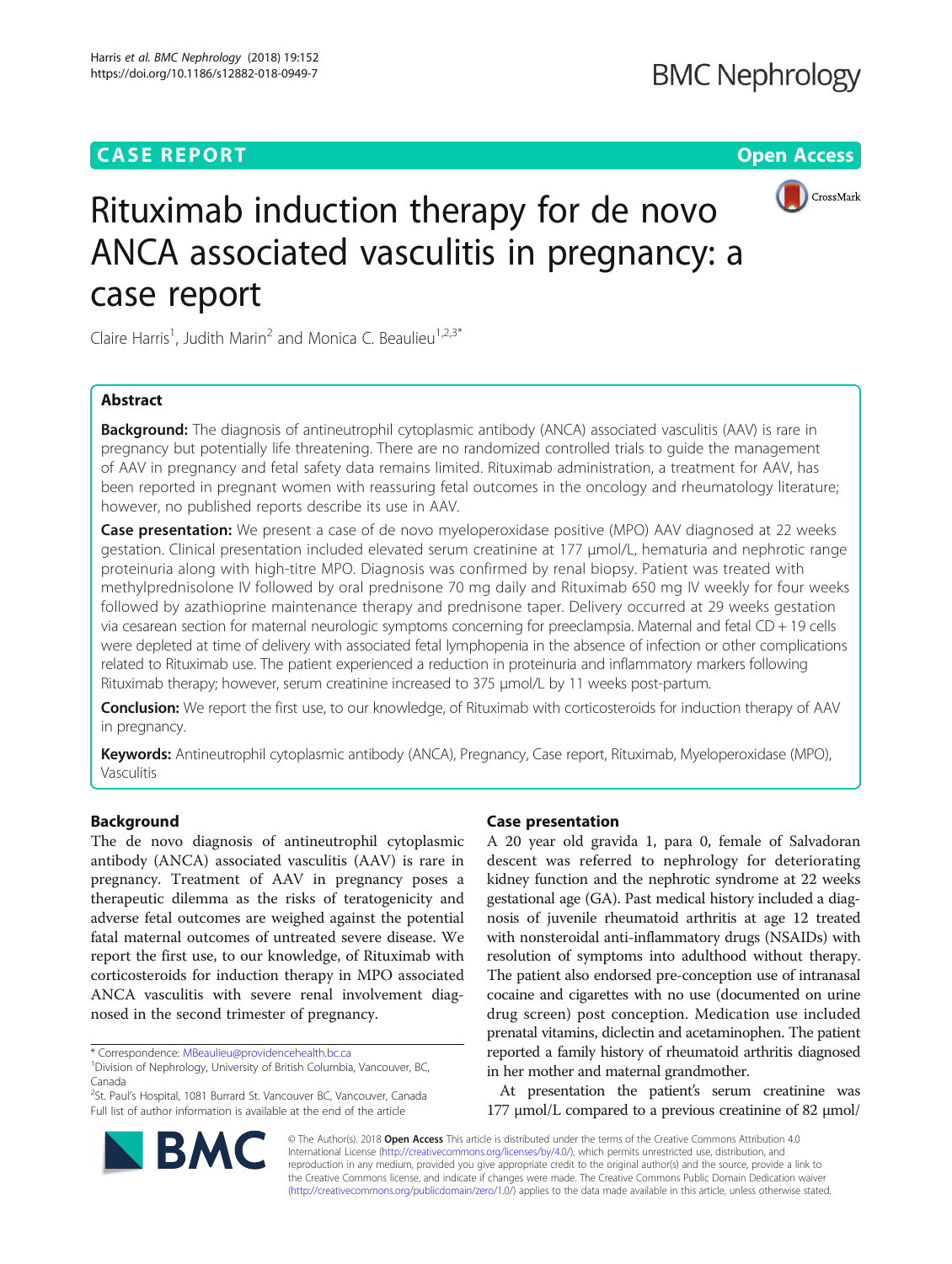L three months earlier and a pre-pregnancy value of 56 μmol/L. She endorsed progressive lower limb edema beginning in early pregnancy. A history of tea coloured urine, epistaxis and sinus pressure was elicited. She did not have hemoptysis or rash but endorsed arthralgias in her shoulders, wrists, distal interphalangeal joints and ankles.

On examination her blood pressure was 116/60 mmHg. Relevant examination findings included pitting edema to the knees bilaterally. There were no active joints or rash.

24-h urine for protein yielded 9.81 g with > 100 RBC/hpf seen on microscopy. Urine albumin to creatinine ratio was 450 mg/mmol. Urine drug screen was negative for cocaine. Serum albumin was 20 g/L, antinuclear antibody 1:80, double stranded DNA negative, extractable nuclear antigen negative, C3, C4, normal and rheumatoid factor, cyclic citrullinated peptide negative, C-reactive protein 13 (normal  $\langle 10 \rangle$ . HIV, Hepatitis B and C serology were negative. ANCA serology was positive with MPO antibody tire of 107.7 Antibody Index (AI) (normal < 20).

Renal ultrasound revealed structurally normal kidneys. Obstetrical ultrasound revealed mild intrauterine growth restriction (IUGR). Chest x-ray was unremarkable.

Renal biopsy was performed urgently with a diagnosis of pauci immune glomerulonephritis. Three of 14 glomeruli on light microscopy contained cellular crescents, 4 glomeruli fibrous crescents, 1 globally sclerosed. Up to six glomeruli contained segmental sclerosis with only five to 10 % interstitial fibrosis and tubular atrophy.

The patient was counselled regarding the maternal and fetal risks associated with her diagnosis and her therapeutic options including termination and elected to continue with the pregnancy. In particular, the risk of progression of renal impairment and potential requirement of dialysis during pregnancy were discussed, in addition to the high risk of preeclampsia and preterm labour if the pregnancy was continued. The patient was treated with methylprednisolone 1 g IV daily × 3 followed by oral prednisone 70 mg daily dosed by ideal weight and then Rituximab 650 mg IV weekly for four weeks. No infusion reactions to Rituximab were noted. The patient developed diffuse striae distensae which may have been a result of the high dose prednisone in the context of pregnancy and weight gain. Serum creatinine continued to rise throughout pregnancy to 250 μmol/L, despite a reduction in proteinuria to a urine albumin creatinine ratio of 125 mg/mmol and improvement in symptoms. At 27 weeks GA, the patient became hypertensive necessitating use of labetalol therapy. She was initiated on erythropoietin for anemia. The patient developed thrombocytopenia which was felt to be immune mediated in nature with a nadir of 64. Repeat obstetrical ultrasounds revealed normalization of fetal growth.

Delivery occurred at 29 weeks GA via caesarean section for worsening maternal headache and visual disturbance concerning for preeclampsia and worsening renal function with serum creatinine of 275 μmol/L. Maternal CD19+ cells were depleted at time of delivery. Neonatal birth weight was 1010 g and the neonate spent 10 weeks in the neonatal intensive care unit before discharge in healthy condition. Neonatal CD19+ cell levels were depleted at birth with associated transient lymphopenia without infectious complications. After delivery, the patient's creatinine rose to a value of 375 μmol/L (eGFR 14 ml/min) at 11 weeks post partum. Prednisone was tapered slowly to 10 mg daily and the patient was initiated on azathioprine maintenance therapy four months after Rituximab induction and titrated up to a dose of 2 mg/kg/day. At the time of maintenance therapy initiation, the MPO titer was 5.8 Units (normal  $<$  1).

# **Discussion**

Without specific treatment ANCA associated vasculitis is associated with high mortality and poor renal outcomes. The most recent KDIGO guidelines suggest the use of cyclophosphamide and corticosteroids as induction treatment with grade 1A evidence [[1\]](#page-3-0). Rituximab and corticosteroids may be used as an alternative initial treatment in patients without severe disease or in whom cyclophosphamide is contraindicated (1B) [\[1\]](#page-3-0). The evidence for treatment of ANCA associated vasculitis in pregnancy is limited to case report and case series data.

Renal dysfunction is a well-established risk factor for pregnancy complications including preeclampsia, preterm labour and pregnancy loss [[2](#page-3-0)]. It is generally accepted that active autoimmune disease such as vasculitis in pregnancy further increase these risks but the literature is limited to case reports in this area and thus attributable risk is unknown [[3](#page-3-0)].

The literature describing ANCA associated vasculitis in pregnancy is heterogeneous and is dominated by descriptions of patients with known ANCA vasculitides in remission prior to conception. In one case study, Presta et al. reported the pre-conception use of plasma exchange, cyclophosphamide and prednisone for MPO-ANCA vasculitis 1 month prior to unplanned conception and there was no fetal complications  $[4]$  $[4]$  $[4]$ .

De novo ANCA associated vasculitis in pregnancy is rare. A case series of 12 patients with de novo ANCA associated vasculitis in pregnancy was reported by Alfhaily et al. in 2009 [[5](#page-3-0)]. Treatment regimens included combinations of prednisone plus cyclophosphamide, Intravenous immunoglobulin (IVIG) or azathioprine. One fetal death was reported, 2 pregnancies were terminated for medical indications with a mean live birth gestational age of 34 weeks and good fetal outcomes. One patient developed pre-eclampsia. There was one maternal death in this series with the majority of women achieving clinical remission.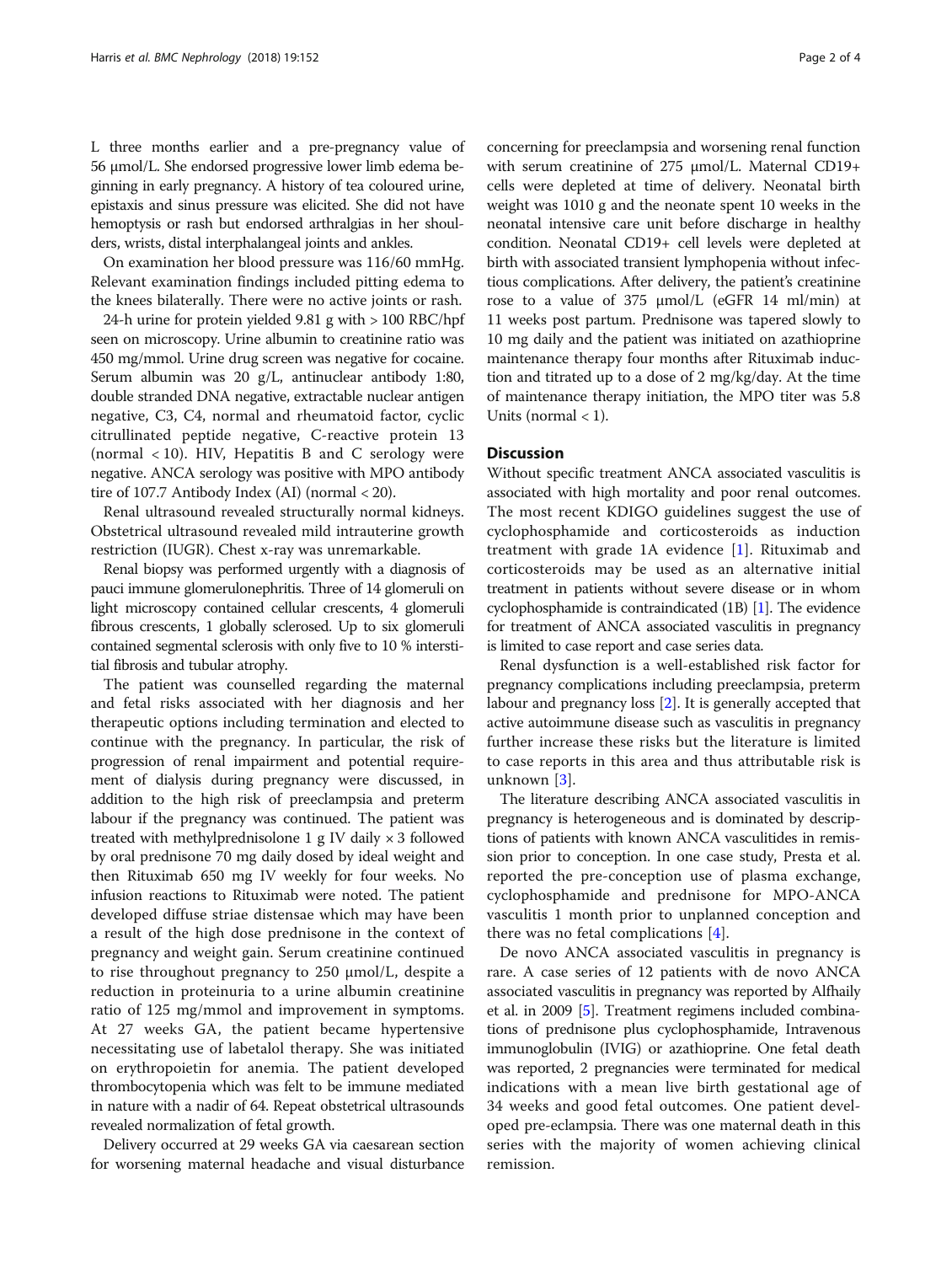Rituximab is listed as a Food and Drug Administration (FDA) category C drug per the previous FDA drug classification system  $[6]$ . As an IgG isotype antibody, it crosses the placenta beginning at 16 weeks gestation [\[7](#page-3-0)]. Pregnancy outcomes after maternal exposure to rituximab have been described in primarily in the oncology literature with some reports of use in autoimmune diseases including rheumatoid arthritis and systemic lupus erythematosus. A review of Rituximab exposure during 9 pregnancies for oncology (6 lymphoma) and autoimmune (1 idiopathic thrombocytopenic purpura, 1 thrombotic thrombocytopenic purpura, 1 autoimmune hemolytic anemia) indications reported no serious neonatal outcomes [[6\]](#page-3-0). Although B cell depletion occurred in 4/5 neonates tested during the first week of life, recovery of B cell populations occurred by 6 months and no serious infections were reported even in the 2 neonates with low white blood cell counts at birth. A possible explanation for the absence of infections reported thus far in the literature is that neonates depend on maternal IgG for immunity during the first few months of life while B-cell function still developing during this time frame even in unexposed normal neonates [[8](#page-3-0)].

A case series by Chakravarty reviewed 153 pregnancies with maternal exposure to rituximab and 90 live births including 21 pregnancies with antenatal exposure [[9\]](#page-3-0). The rate of preterm labor was 19%, compared to 10–12% in the general population however this rate is comparable to women with chronic medical diseases. The rate of congenital malformations was the same as the general population. The rate of miscarriage was higher possibly due to frequent testing detecting early pregnancies or again due to maternal comorbidities. Four neonatal infections occurred but no pattern was identified regarding timing of rituximab exposure and no infections occurred in the 7 neonates who developed cytopenias.

With respect to the use of rituximab for AAV prior to conception, Pendergraft et al. reported maternal and fetal outcomes in patients who received rituximab pre conception [[10\]](#page-3-0). This retrospective analysis reported 8 pregnancies in 6 women with vasculitis who received rituximab prior to conception. Mean rituximab exposure was 5.2 months prior to estimated date of confinement (EDC), with 4 of 8 pregnancies conceived within one month of most recent rituximab infusion. Rituximab was discontinued at time of pregnancy diagnosis and patients were maintained on prednisone and/or azathioprine. There was one fetal demise due to a congenital anomaly unrelated to rituximab and maternal disease activity was quiescent in all but one pregnancy where prednisone was up titrated due to respiratory symptoms. At delivery 6 of 8 women had undetectable CD20+ B lymphocytes however 3 of 3 of fetal samples had present CD20+ B lymphocytes. Mean delivery occurred at 38 wks GA for the 7 live births.

Review of the literature reveals one prior case report of the use of rituximab for induction therapy in a case of de novo pauci immune glomerulonephritis which was ANCA negative [[11](#page-3-0)]. The pregnancy was ended with termination and patient was switched to cyclophosphamide after receiving two doses of rituximab in addition to corticosteroids and plasmapheresis, therefore no neonatal outcomes are reported.

As a result of this case, we report the first known use of rituximab for induction therapy of ANCA associated vasculitis during an established pregnancy with continuation of the pregnancy to delivery. Although Rituximab exposure in the second and third trimester appears to cause neonatal B cell depletion this does not appear to be associated with adverse events in the neonate. Rituximab exposure does not appear to increase congenital malformations even when exposure occurs in the first trimester or just prior to conception. Further investigation is still required to determine the adequacy of the immune response to vaccination in the offspring and it is recommended that live vaccines should be avoided during the first 6 months of life if exposure occurred after the first trimester [\[12](#page-3-0)].

# Conclusion

Although more evidence is required, Rituximab can be considered for the treatment of ANCA vasculitis during pregnancy. The decision to use any immunosuppressive medication in pregnancy requires careful counselling of the patient regarding the limitations of our knowledge in this area and the possible expected fetal outcomes. However, the importance of adequate treatment of a potentially life threatening maternal condition must be highlighted. Our patient developed preeclampsia and premature delivery even with improvement in markers of her vasculitis with rituximab therapy. This outcome emphasizes the high risk nature of pregnancies in patients with severe renal impairment and systemic inflammatory conditions and the need for specialized obstetrical care from a highly trained interprofessional team.

#### Abbreviations

AAV: ANCA associated vasculitis; AI: Antibody Index; ANCA: Antineutrophil cytoplasmic antibody; EDC: Estimated date of confinement; FDA: Food and Drug Administration; GA: Gestational Age; IUGRs: Mild intrauterine growth restriction; IVIG: Intravenous immunoglobulin; MPO: Myeloperoxidase; NSAIDs: Nonsteroidal anti-inflammatory drugs

#### Availability of data and materials

Data sharing is not applicable to this article as no datasets were generated or analyzed for this case report.

#### Authors' contributions

CH, MB and JM were involved in the index case and literature review. CH collected the data and drafted the manuscript. MB and JM were involved in revising the manuscript. All authors read and approved the final manuscript.